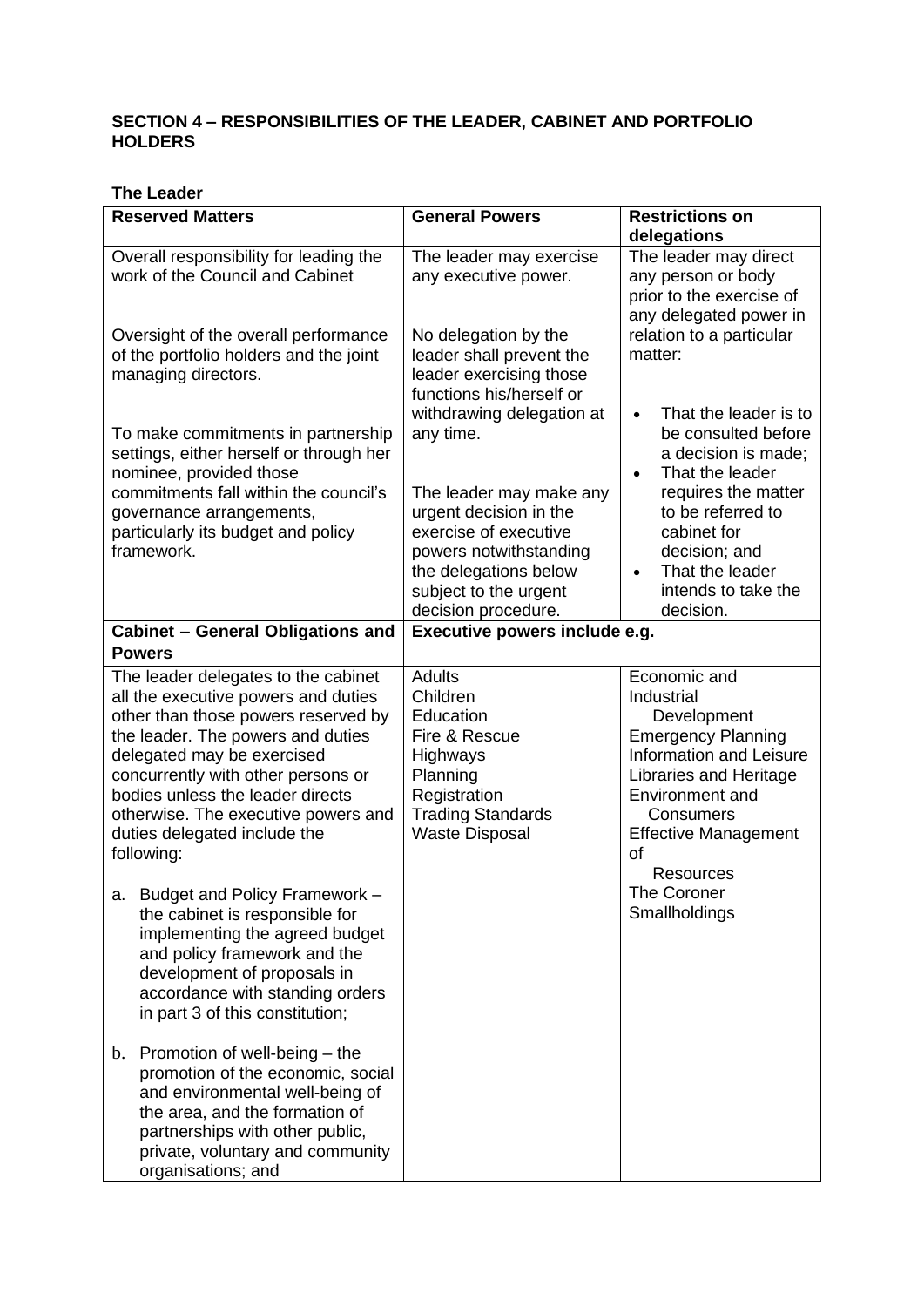|--|

# **Portfolio Holders**

| Portfolio holders have the general obligations and powers set out below in relation to their portfolios.                                             |           |                                                                                                     |
|------------------------------------------------------------------------------------------------------------------------------------------------------|-----------|-----------------------------------------------------------------------------------------------------|
| Portfolio holders are authorised to make decisions within their delegated powers provided those                                                      |           |                                                                                                     |
| decisions are within the policy framework and budgetary allocations and the terms of reference of                                                    |           |                                                                                                     |
| their portfolio. No portfolio holder shall make a decision where the portfolio holder would have a                                                   |           |                                                                                                     |
| conflict of interest under the Members' Code of Conduct. In these circumstances the matter shall be                                                  |           |                                                                                                     |
| referred back to either the leader or the cabinet for a decision.                                                                                    |           |                                                                                                     |
| <b>General Obligations</b>                                                                                                                           |           | <b>General Powers</b>                                                                               |
| To take a collective responsibility for the delivery of<br>the council's budget and policies.                                                        | $\bullet$ | To approve revenue virements over<br>£50,000 in accordance with financial<br>regulations.           |
| To ensure the continuous improvement of the<br>services within their own portfolio and opportunities<br>for partnership/share working are maximised. |           | To approve capital virements in<br>accordance with the financial<br>procedure rules.                |
| To ensure that all services and roles are developed<br>in accordance with the council's overall policies.                                            |           | To approve bids for external funding.                                                               |
| To liaise effectively with each other, to ensure that<br>policies and service delivery are integrated across<br>all services.                        |           | To approve the introduction of<br>charges for services or changes to<br>charges for services.       |
| To maintain effective two-way dialogue with<br>overview and scrutiny committees.                                                                     |           | To write off irrecoverable sums in<br>excess of £2000 and below £50,000.                            |
| To ensure that services continue to be affordable<br>and represent value for money.                                                                  |           | To monitor performance and budgets.                                                                 |
| To work with heads of service and strategic<br>directors to deliver the council's budget and                                                         |           | To agree responses to external<br>consultations.                                                    |
| policies.                                                                                                                                            |           | To approve proposals for consultation.                                                              |
|                                                                                                                                                      |           | To approve variations to approved<br>schemes and projects provided that<br>the variation would not: |
|                                                                                                                                                      | a.        | exceed the overall parameters set<br>for the scheme or project;                                     |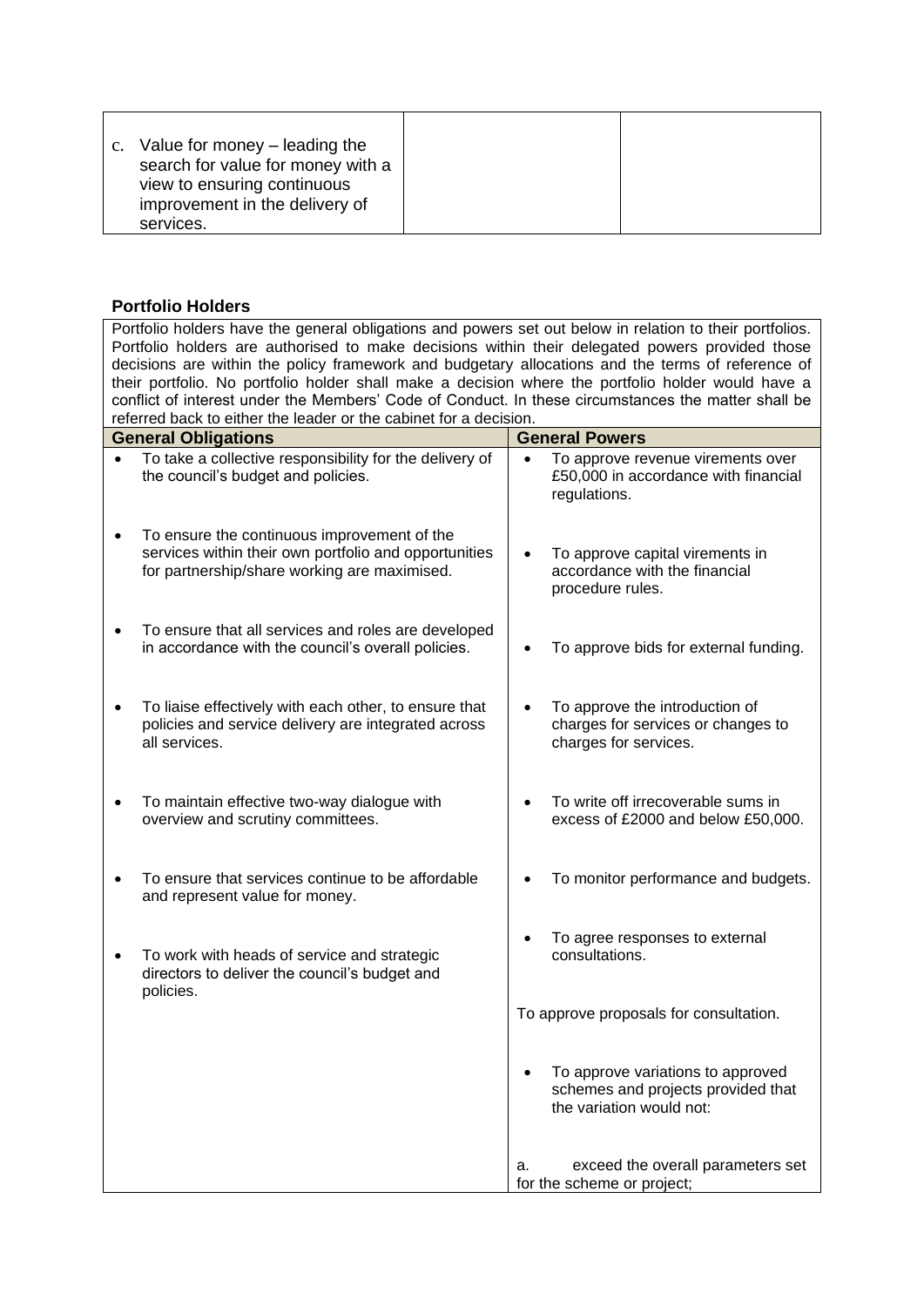| exceed the approved financial<br>b.<br>envelope for the scheme or project;<br>constitute a change to the<br>c.<br>approved policy objectives of the scheme<br>or project; or<br>be outside the council's budget<br>d.<br>and policy framework |
|-----------------------------------------------------------------------------------------------------------------------------------------------------------------------------------------------------------------------------------------------|
|                                                                                                                                                                                                                                               |

| <b>Deputy Leader</b><br>Deputising for the Leader,<br>The addition to the capital<br>(Finance &<br>finance, delivery of the revenue<br>programme of projects costing<br>Property)<br>budget and the overall capital<br>less than £2,000,000 that are fully<br>funded from external grants,<br>programme; procurement and<br>developer contributions or from<br>contract management; property;<br>smallholdings; facilities<br>revenue.<br>management; oversight of<br>infrastructure delivery and the<br>Proposals to procure and/or enter<br>education capital programme.<br>any executive contract or<br>agreement on behalf of the<br>council with a total value not<br>exceeding £3,000,000.<br>Appropriations of county council<br>land for different purposes or<br>declaring land and property as<br>surplus to requirements where the<br>value is over £100,000 and below<br>£1,000,000 and authorising the<br>disposal of such land and<br>property.<br>To grant at market value and take<br>up leases, easements and<br>licences over county council<br>property or for the benefit of the<br>county council where the annual<br>rent or fee consideration is<br>greater than £25,000 and below | <b>Portfolio</b> | <b>Terms of Reference</b> | <b>Specific Powers</b> |
|-----------------------------------------------------------------------------------------------------------------------------------------------------------------------------------------------------------------------------------------------------------------------------------------------------------------------------------------------------------------------------------------------------------------------------------------------------------------------------------------------------------------------------------------------------------------------------------------------------------------------------------------------------------------------------------------------------------------------------------------------------------------------------------------------------------------------------------------------------------------------------------------------------------------------------------------------------------------------------------------------------------------------------------------------------------------------------------------------------------------------------------------------------------------------------------------------------------|------------------|---------------------------|------------------------|
|                                                                                                                                                                                                                                                                                                                                                                                                                                                                                                                                                                                                                                                                                                                                                                                                                                                                                                                                                                                                                                                                                                                                                                                                           |                  |                           | £250,000.              |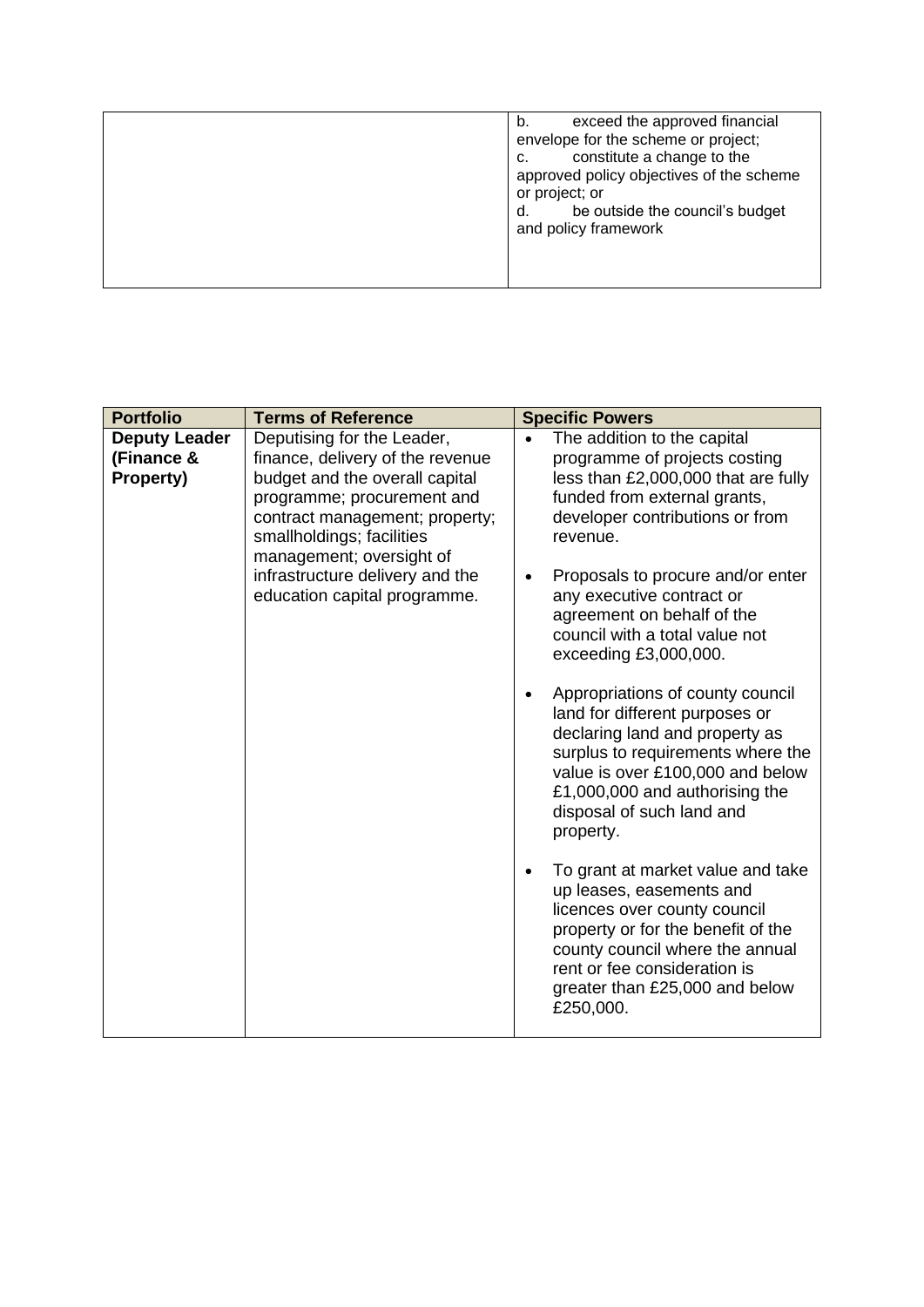| <b>Portfolio</b>                                | <b>Terms of Reference</b>                                                                                                                                                                                                                                                                                                                                                                                                                                                                                    | <b>Specific Powers</b>                                                                                                                                                                                                                                                                                                                                                                                       |  |
|-------------------------------------------------|--------------------------------------------------------------------------------------------------------------------------------------------------------------------------------------------------------------------------------------------------------------------------------------------------------------------------------------------------------------------------------------------------------------------------------------------------------------------------------------------------------------|--------------------------------------------------------------------------------------------------------------------------------------------------------------------------------------------------------------------------------------------------------------------------------------------------------------------------------------------------------------------------------------------------------------|--|
| <b>Adult Social</b><br><b>Care &amp; Health</b> | Social care services to adults<br>including the delivery of social<br>care and support to older people<br>and people with disabilities;<br>policies and services for<br>safeguarding adults and adult<br>mental health services. Child and<br>adolescent mental health<br>services. Health, including public<br>health and the integration of<br>health with the Council<br>particularly adult and children's<br>services. Oversight of the<br>arrangements for commissioning<br>adult social care services. | Social services grants to voluntary<br>organisations for local services<br>over £1000 and below £50,000.<br>To make payments over £1000<br>$\bullet$<br>and below £50,000 to disabled<br>persons.                                                                                                                                                                                                            |  |
| <b>Children &amp;</b><br><b>Families</b>        | Overall responsibility for the co-<br>ordination of children's services.<br>Specific responsibility for child<br>protection and safeguarding;<br>Looked-after Children and Care<br>Leavers, child exploitation; family<br>support and social care for<br>children with specific needs<br>(disabilities). Youth Justice<br>service and Children & Family<br>Centres.                                                                                                                                          | Social services grants to voluntary<br>$\bullet$<br>organisations for local services<br>over £1000 and below £50,000.<br>To make payments over £1000<br>$\bullet$<br>and below £50,000 to support a<br>child in need in exceptional<br>circumstances.<br>To make "exceptional needs"<br>$\bullet$<br>payments over £1000 and below<br>£25,000 to local authority foster<br>parents of looked after children. |  |
| <b>Education</b>                                | Education and learning services<br>including children with special<br>educational<br>needs<br>and<br>disabilities and inclusion. Early<br>Education.<br>Schools,<br>Years<br>sufficiency<br>(organisation,<br>planning & governance) Post 16<br>Education, Apprenticeships<br>8<br>Training. Links with further and<br>higher education.<br>Adult<br>and<br>community education.                                                                                                                             | Approving school term holiday<br>$\bullet$<br>dates.<br>Approving changes to the<br>governance arrangements of<br>schools, including:<br>Instruments of governance for<br>$\bullet$<br>new schools.<br>Proposing appointments to interim<br>$\bullet$<br>executive boards.                                                                                                                                   |  |
| <b>Economy</b>                                  | Overall<br>responsibility<br>for<br>economic development; inward<br>investment; interface with the<br>business community and Local<br>Enterprise Partnership; roll-out of<br>broadband and 5G. Tackling<br>deprivation,<br>economic<br>inequalities<br>post-Covid<br>and<br>economic recovery.                                                                                                                                                                                                               |                                                                                                                                                                                                                                                                                                                                                                                                              |  |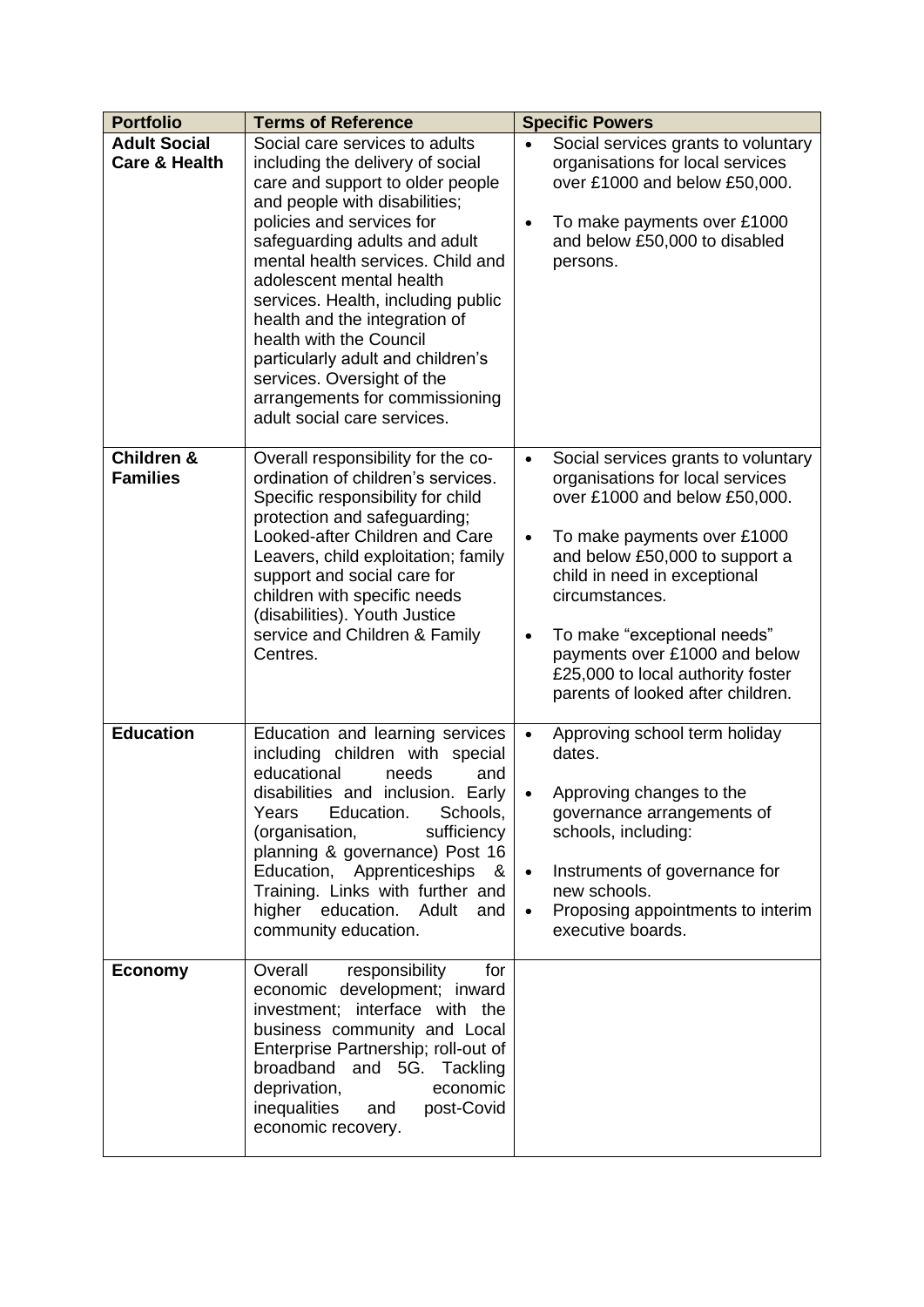| <b>Portfolio</b>                                                     | <b>Terms of Reference</b>                                                                                                                                                                                                                                                                                                    | <b>Specific Powers</b>                                                                                      |  |
|----------------------------------------------------------------------|------------------------------------------------------------------------------------------------------------------------------------------------------------------------------------------------------------------------------------------------------------------------------------------------------------------------------|-------------------------------------------------------------------------------------------------------------|--|
| <b>Customer &amp;</b><br><b>Transformation</b>                       | Services relating to corporate<br>planning; council transformation<br>programme; customer services;<br>libraries; HR and organisational<br>development; communications;<br>performance management; ICT<br>services; legal, governance &<br>audit.                                                                            |                                                                                                             |  |
| Environment,<br>Climate &<br><b>Culture</b>                          | the<br>Services<br>relating<br>to<br>Climate<br>Environment<br>and<br>Change; waste management;<br>gypsies and travellers; country<br>parks; tourism; heritage and<br>Community-<br>culture services.<br>based place shaping; Localities<br>the<br>relationships<br>with<br>and<br>voluntary<br>and<br>community<br>sectors. | The opening hours of local waste<br>$\bullet$<br>disposal sites provided no<br>additional cost is involved. |  |
| <b>Fire &amp; Rescue</b><br>and<br><b>Community</b><br><b>Safety</b> | Services relating to community<br>safety including Fire & Rescue<br>services; flood risk management;<br>trading standards; emergency<br>planning; crime and disorder<br>reduction; drugs and alcohol;<br>policing and criminal justice.                                                                                      |                                                                                                             |  |

| <b>Transport &amp;</b><br><b>Planning</b> | Services relating to the provision<br>and maintenance of transport and<br>highways infrastructure, including<br>Regeneration<br>Highways<br>and<br>Capital Programme; Road Safety;<br>Local<br>Transport<br>the<br>Plan;<br>parking<br>transport<br>strategy,<br>strategy; HS2; rights of way;<br>infrastructure<br>strategic<br>and<br>planning and housing. | School crossing patrols -<br>$\bullet$<br>consideration of outcomes of<br>three-year reviews. Decisions on<br>(dis)establishment when a<br>vacancy occurs in the interim<br>period.<br>The stopping up or diversion of<br>$\bullet$<br>highways.<br>Power to make, amend or revoke                                                                                               |
|-------------------------------------------|---------------------------------------------------------------------------------------------------------------------------------------------------------------------------------------------------------------------------------------------------------------------------------------------------------------------------------------------------------------|----------------------------------------------------------------------------------------------------------------------------------------------------------------------------------------------------------------------------------------------------------------------------------------------------------------------------------------------------------------------------------|
|                                           |                                                                                                                                                                                                                                                                                                                                                               | a gating order.<br>Agree modifications to the<br>٠<br>Memorandum of Participation in<br>the Parking and Traffic<br><b>Regulations Outside London</b><br><b>Adjudication Joint Committee</b><br>where there are significant policy<br>or budgetary implications.<br>In cases where objections have<br>٠<br>been received and in consultation<br>with local member(s) the power to |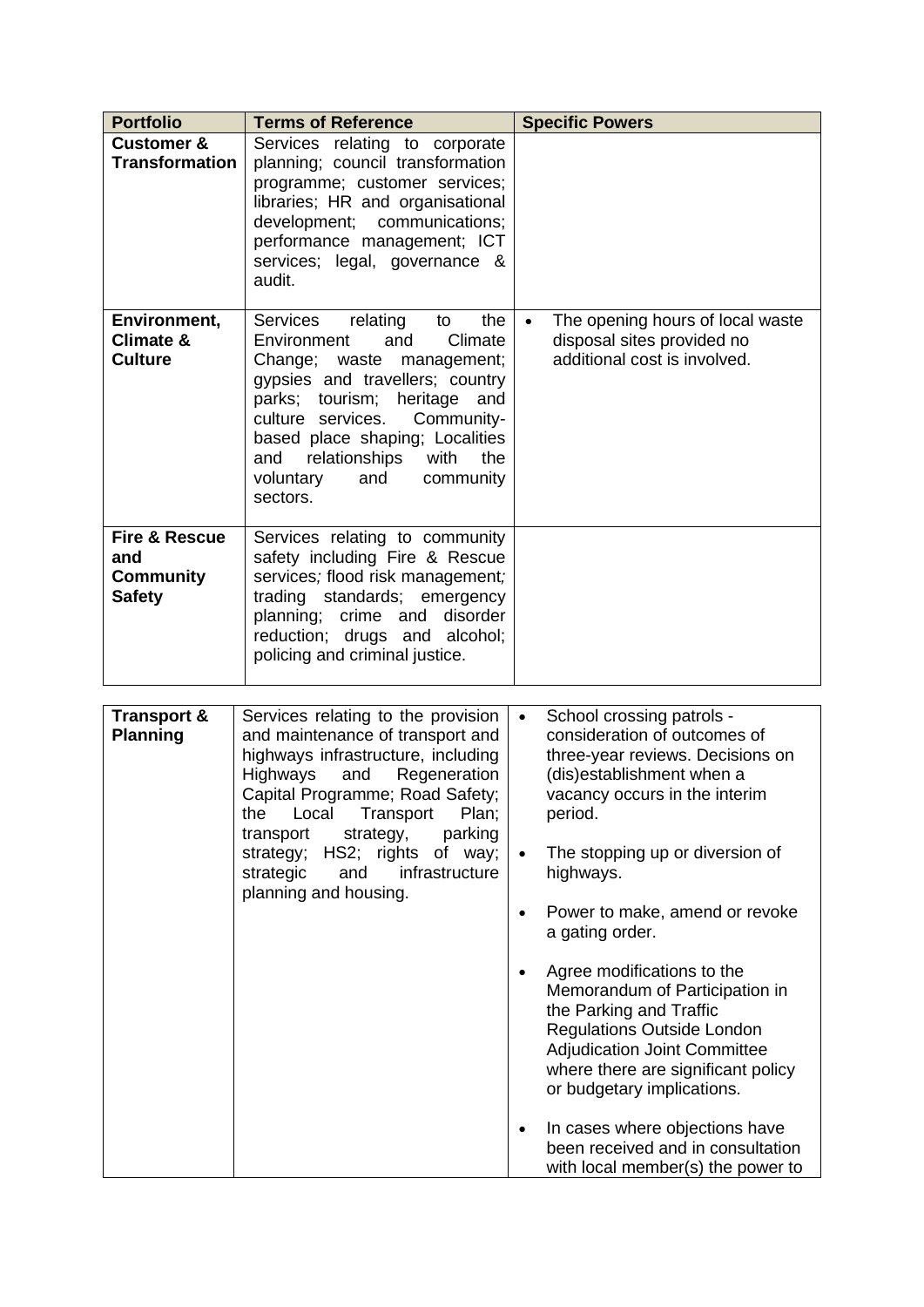| determine road traffic<br>management and accident<br>prevention schemes and road<br>traffic regulation. |
|---------------------------------------------------------------------------------------------------------|
|                                                                                                         |

### **Inter Authority Agreement for the W2R Energy from Waste Programme led by Staffordshire County Council**

- 1. Delegates to Staffordshire County Council the power to appoint an authority representative to take the decisions detailed in Schedule 3 of the Inter Authority Agreement on behalf of Warwickshire County Council.
- 2. Appoints the portfolio holder for environment as Warwickshire's elected member on the Contract Management Board and authorises any other portfolio holder to act as his/her deputy in the event the portfolio holder for environment is unavailable.
- 3. Appoints the joint managing director (communities), or his/her nominee, to act as Warwickshire's officer representative on the Contract Management Board and delegates to the joint managing director (communities), or his/her nominee, authority to appoint an officer to act as his/her deputy in the event the joint managing director (communities), or his/her nominee, is unavailable.
- 4. Delegates to the portfolio holder for environment, and any other portfolio holder who may from time to time act as his/her deputy, the joint managing director (communities) and officers appointed to the Contract Management Board the powers to take the decisions detailed in Schedule 3 of the Inter Authority Agreement on behalf of Warwickshire.

## **PROJECT W2R – INTER AUTHORITY AGREEMENT**

| <b>Nature of action/decision</b><br>required                                                         | Category                    |
|------------------------------------------------------------------------------------------------------|-----------------------------|
| Appointment of the Authority's<br>representative.                                                    | <b>Staffordshire Matter</b> |
| General contract management,<br>assessment and implementation<br>of KPIs, daily contract monitoring. | Authority's Representative  |

#### **SCHEDULE 3 - REQUIRED APPROVALS**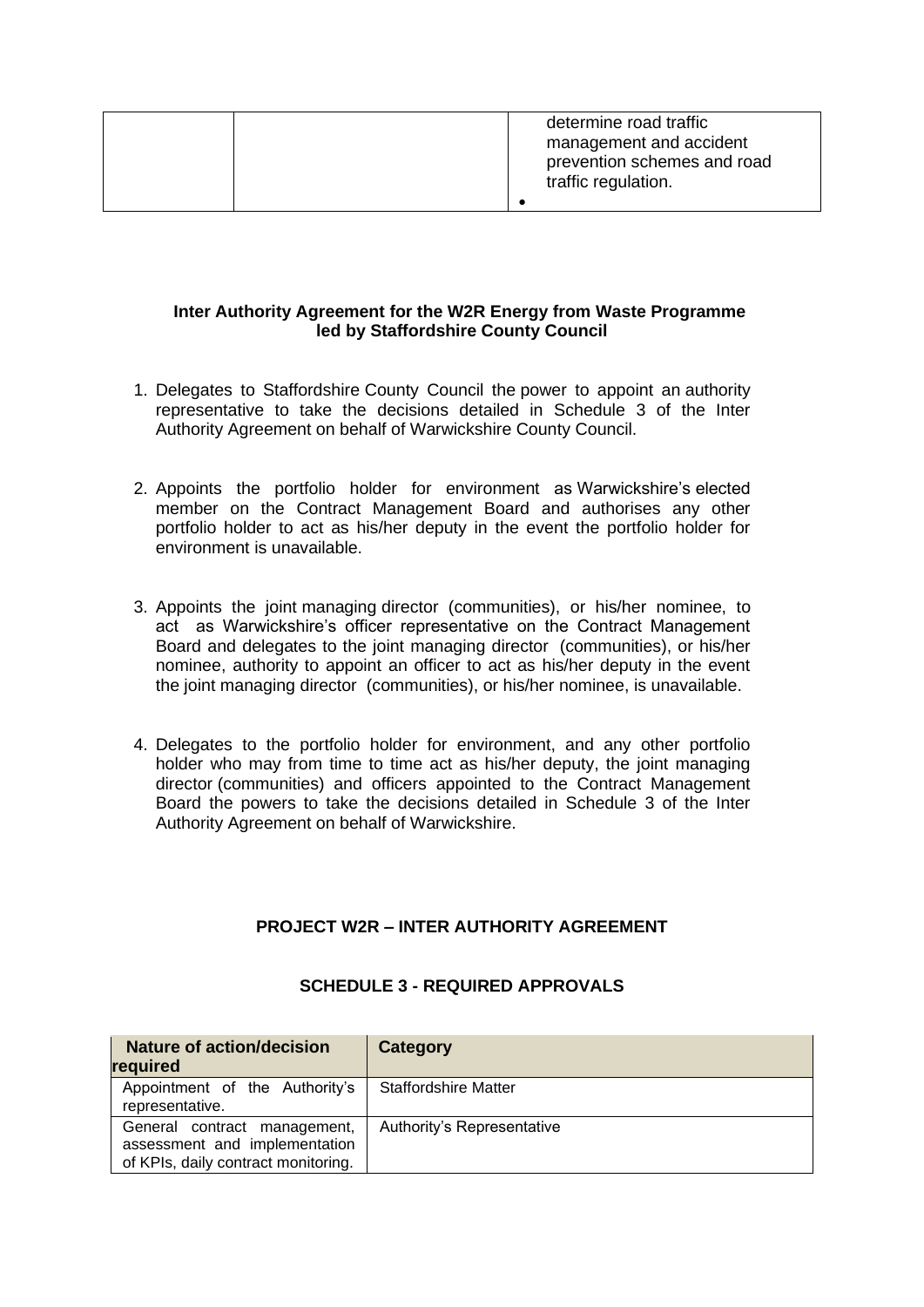| Review<br>and<br>commenting<br>on/approval of Submitted Items<br>Review<br>pursuant<br>the<br>to<br>Procedure.                        | <b>Staffordshire Matter</b>                                                                                                                                                                                                                                                                                                                                                                                                                                                                                                                                                                                                                                                                                                                 |
|---------------------------------------------------------------------------------------------------------------------------------------|---------------------------------------------------------------------------------------------------------------------------------------------------------------------------------------------------------------------------------------------------------------------------------------------------------------------------------------------------------------------------------------------------------------------------------------------------------------------------------------------------------------------------------------------------------------------------------------------------------------------------------------------------------------------------------------------------------------------------------------------|
| Agreeing<br>extensions of<br>time,<br>relief from obligations<br>and/or<br>compensation as a result of<br>Compensation/Relief Events. | Staffordshire Matter, save that:<br>(a) Staffordshire shall notify the Partners as soon as<br>reasonably practicable upon becoming aware of any such<br>matter; and<br>(b) where one or more of the Partners considers that the<br>matter in question should be referred to either the Contract<br>Management Board or the Authorities, that Partner or those<br>Partners shall notify the remaining Authorities within 10<br>business days of receipt of notification from Staffordshire and<br>the matter shall be referred to the Contract Management<br>Board or the Authorities (as appropriate) and the decision<br>shall be taken as a Contract Management Board Matter or a<br>Matter Reserved to the Authorities (as appropriate). |
| Issue of an Authority Change<br>Notice.                                                                                               | <b>Contract Management Board Matter</b>                                                                                                                                                                                                                                                                                                                                                                                                                                                                                                                                                                                                                                                                                                     |
| Approval of a Contractor Change<br>Notice.                                                                                            | <b>Contract Management Board Matter</b>                                                                                                                                                                                                                                                                                                                                                                                                                                                                                                                                                                                                                                                                                                     |
| Agreeing the consequences of a<br>Qualifying Change in Law.                                                                           | <b>Contract Management Board Matter</b>                                                                                                                                                                                                                                                                                                                                                                                                                                                                                                                                                                                                                                                                                                     |
| Approval of insurers.                                                                                                                 | <b>Staffordshire Matter</b>                                                                                                                                                                                                                                                                                                                                                                                                                                                                                                                                                                                                                                                                                                                 |
| Approval of any Reinstatement<br>Plan.                                                                                                | <b>Staffordshire Matter</b>                                                                                                                                                                                                                                                                                                                                                                                                                                                                                                                                                                                                                                                                                                                 |
| Un-insurability.                                                                                                                      | <b>Staffordshire Matter</b>                                                                                                                                                                                                                                                                                                                                                                                                                                                                                                                                                                                                                                                                                                                 |
| Termination<br>for<br>Contractor<br>Default pursuant to clause 62 of<br>the Project Agreement.                                        | Matter reserved to the Authorities                                                                                                                                                                                                                                                                                                                                                                                                                                                                                                                                                                                                                                                                                                          |
| Termination for Force Majeure<br>pursuant to clause 64 of the<br>Project Agreement.                                                   | Matter reserved to the Authorities                                                                                                                                                                                                                                                                                                                                                                                                                                                                                                                                                                                                                                                                                                          |
| Termination for Corrupt Gifts and<br>Fraud pursuant to clause 69 of<br>the Project Agreement.                                         | Matter reserved to the Authorities                                                                                                                                                                                                                                                                                                                                                                                                                                                                                                                                                                                                                                                                                                          |
| Voluntary Termination pursuant<br>clause 70 of the Project<br>to<br>Agreement.                                                        | Matter reserved to the Authorities                                                                                                                                                                                                                                                                                                                                                                                                                                                                                                                                                                                                                                                                                                          |
| Termination for breach of the<br>Refinancing Provisions pursuant<br>to clause 72 of the Project<br>Agreement.                         | Matter reserved to the Authorities                                                                                                                                                                                                                                                                                                                                                                                                                                                                                                                                                                                                                                                                                                          |
| Step-in pursuant to clause 33 of<br>the Project Agreement.                                                                            | <b>Staffordshire Matter</b>                                                                                                                                                                                                                                                                                                                                                                                                                                                                                                                                                                                                                                                                                                                 |
| Consent to assignment of the<br>Project<br>Agreement<br>the<br>by<br>Contractor.                                                      | Staffordshire Matter, save that:<br>Staffordshire shall notify the Partners as soon as reasonably<br>practicable upon becoming aware of any such matter.                                                                                                                                                                                                                                                                                                                                                                                                                                                                                                                                                                                    |
| Consent<br>sub-contract<br>the<br>to<br>Project<br>Agreement<br>the<br>by<br>Contractor.                                              | Staffordshire Matter, save that:<br>Staffordshire shall notify the Partners as soon as reasonably<br>practicable upon becoming aware of any such matter.                                                                                                                                                                                                                                                                                                                                                                                                                                                                                                                                                                                    |